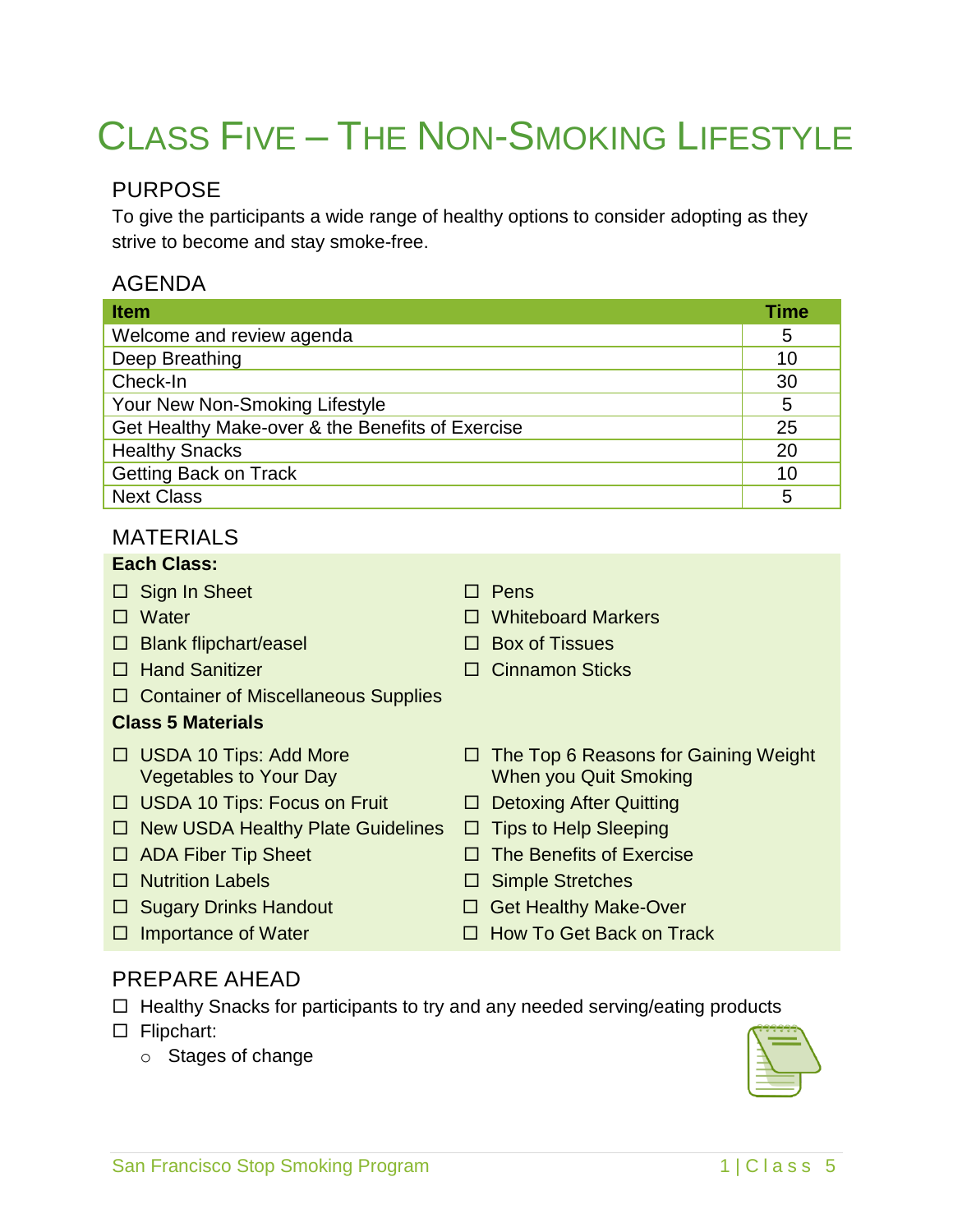# CLASS CONTENT

#### **5.1 Welcome (5 minutes)**

- Give positive feedback for attending
- Explain purpose of session
- Review through agenda

#### **5.2 Deep Breathing (5 minutes)**

- Review the best way to relax using your breath.
- Have participants try a couple new deep breathing exercises. (Example: Instead of 4-4-8, try 5-5-5 or introduce circular breathing.)
- Ask who is practicing deep breathing and encourage the class to practice a few times each day.

## **5.3 Check-in (30 minutes)**

Invite participants to share about how they are doing in their process of becoming smoke-free, and address any questions that may come up.

#### **Check In Questions:**

- 1. How are you feeling right now in your maintenance phase?
- 2. What has been a challenge? What has been helping you most in maintain being smoke-free?

Emphasize to participants that if they have quit smoking, they are entering the "Maintenance Phase" of the quitting process which can be difficult for some. Stress the importance of "staying on course" and using the tools they have and following their plan in order to succeed.

# *Facilitator Note:*



*Most class participants will not know what the "Stages of Change" are, but showing a simple visual may help them feel good about where they are in the cycle of change, and how far they've come along in becoming smoke-free.* 

*Some of the participants will still be elated that they have been able to be smoke-free for two weeks. On the other hand, some of them may be realizing that the process is a long one and they have just begun it. They may be struggling with the symptoms of recovery and with the day-to-day vigilance that remaining smoke-free requires. It will be necessary to emphasize that after the initial period of quitting, their smoking addiction may rear its ugly head and faced with the reality that "we are really going to do it this time" makes things difficult.* 

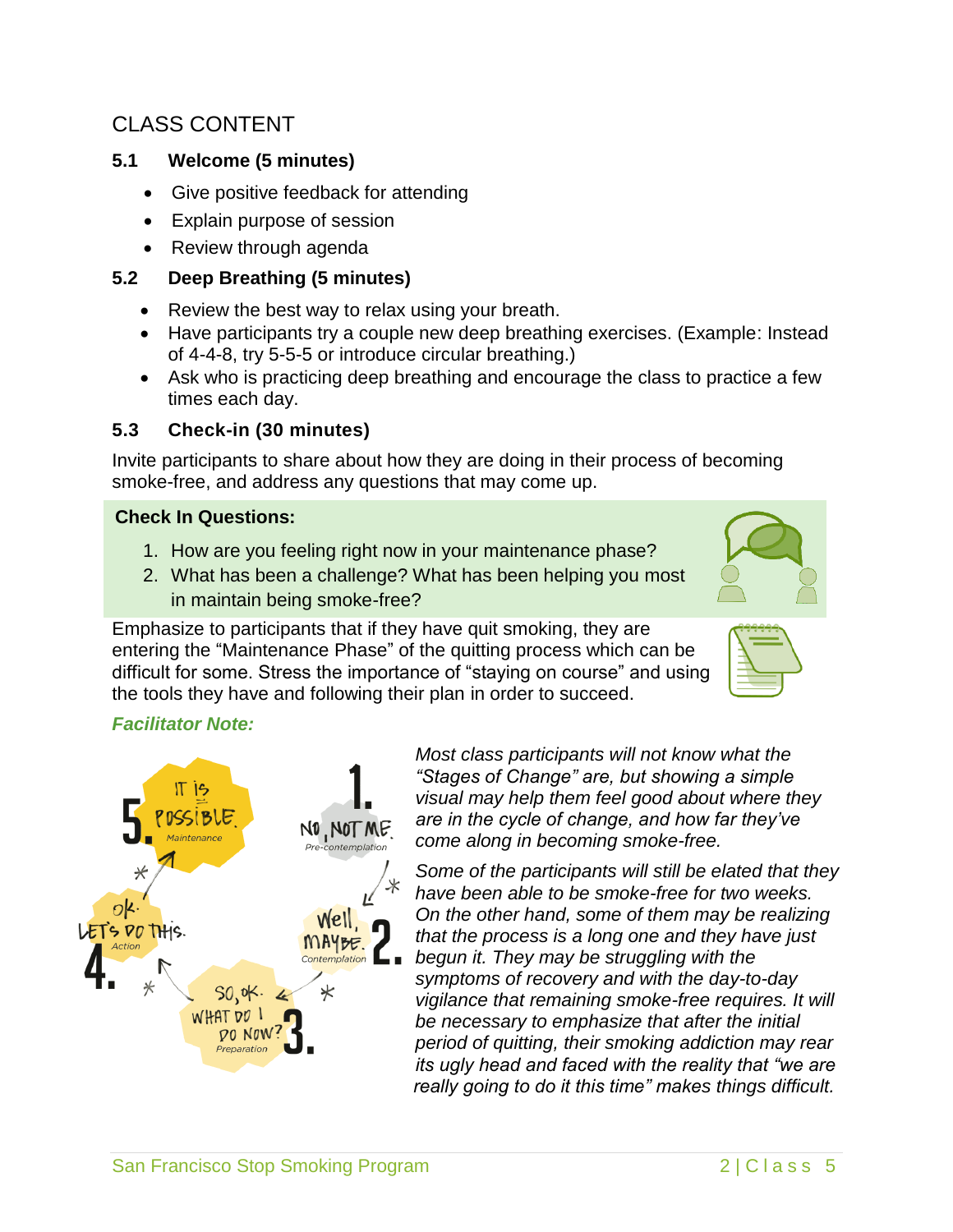## **5.4 Your New Non-smoking Lifestyle (5 minutes)**

#### **Facilitator Script:**

Someone once said that smokers live from the neck up. Now that you have given up smoking, it may be time to focus on other aspects of living a more healthy life -- a new non-smoking healthy life style. As with any change it is important to take it slowly and to make small lasting changes over time. Some of you will start out eating more fruits and veggies. Others may begin eating breakfast. A few will begin a walking program. We will give you lots of options. The point is "everything in moderation," to try one or two things and not overwhelm yourself by taking on too much.

#### **5.5 Get Healthy Make-Over: Healthy Eating and Exercise (30 minutes)**

- Explain that healthy eating and exercise is key in becoming healthy
- Review "Get Healthy Make-Over" and explain that small changes over time is key
- Encourage participants to choose one thing from the list of suggestions (Ex. Eating breakfast or taking a multi-vitamin) then add more lifestyle changes

#### **Group Question:**

Because we don't have time to go over everything today, out of the choices in front of you - what is one new habit you want to add to your non-smoking life style?

- Ask participants what they want to try out or learn more about based on the handouts:
	- $\circ$  Smoking and weight gain
	- o Healthy beverages and water
	- o Healthy eating, and My Plate
	- o Detoxing after quitting
- Review Simple Stretches and the Importance of Exercise.
- Stress the importance of starting out slowly if they haven't exercise in a while.

#### **5.6 Healthy Snack Break (20 minutes)**

- If you haven't already, pass out healthy snacks for them to try
- Ask participants what they think of the snacks
- Talk about the benefits of each, and brainstorm alternatives for favorite snacks. For example:
	- $\circ$  Want crunchy chips? try vegetable chips, multi-grain pretzels, pistachios in the shell, sunflower seeds, or carrots and apples
	- $\circ$  Want a soda or a sweet drink? try water or unsweetened iced tea with lemon, or other fruit. Unsweetened iced tea goes great with mashed peaches, or raspberries. Other options can be carbonated and lightly flavored water like "Crystal Geyser" or "La Croix", or unsweetened hibiscus iced tea that has a naturally tangy flavor.